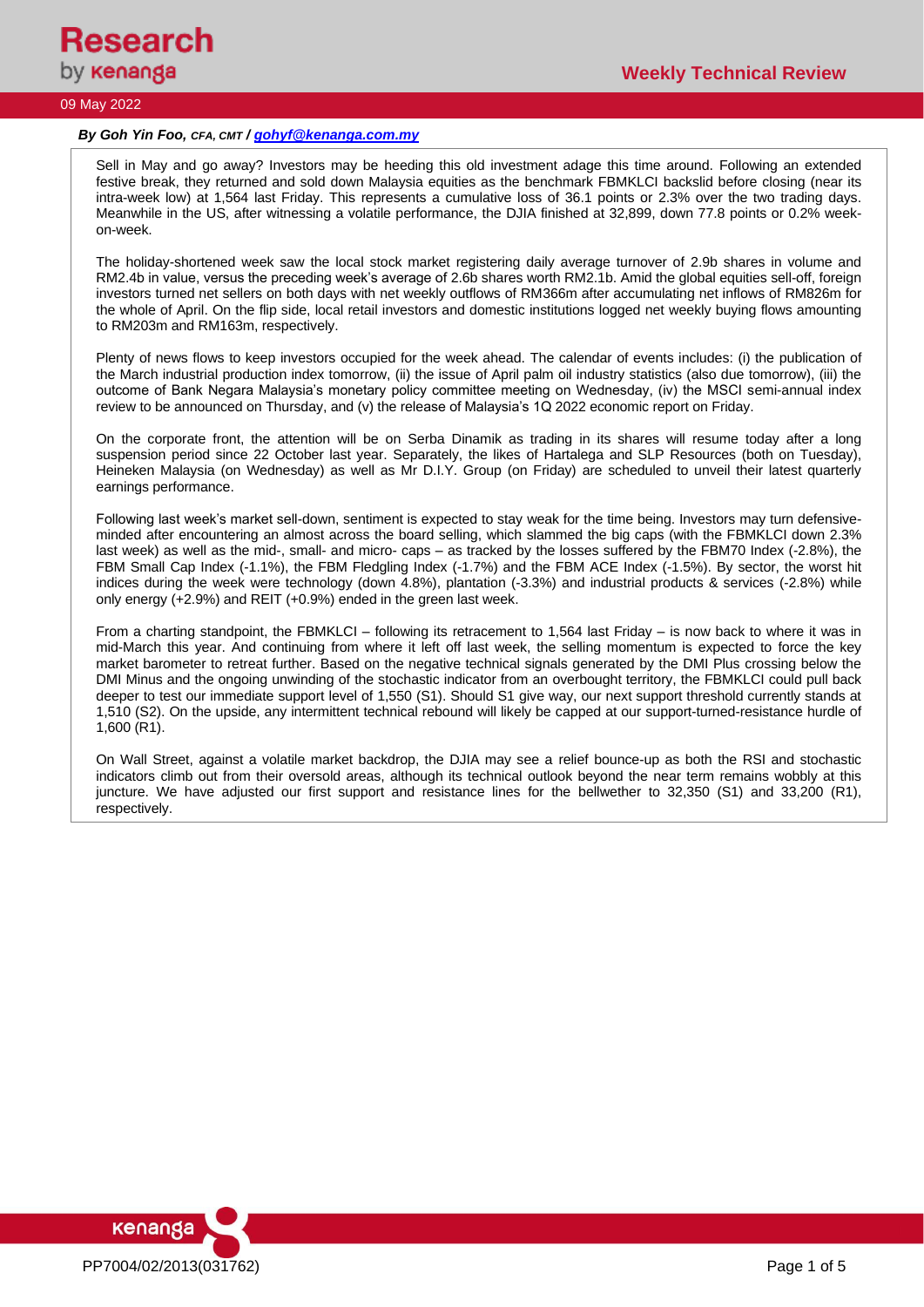



*Source: Kenanga Research*

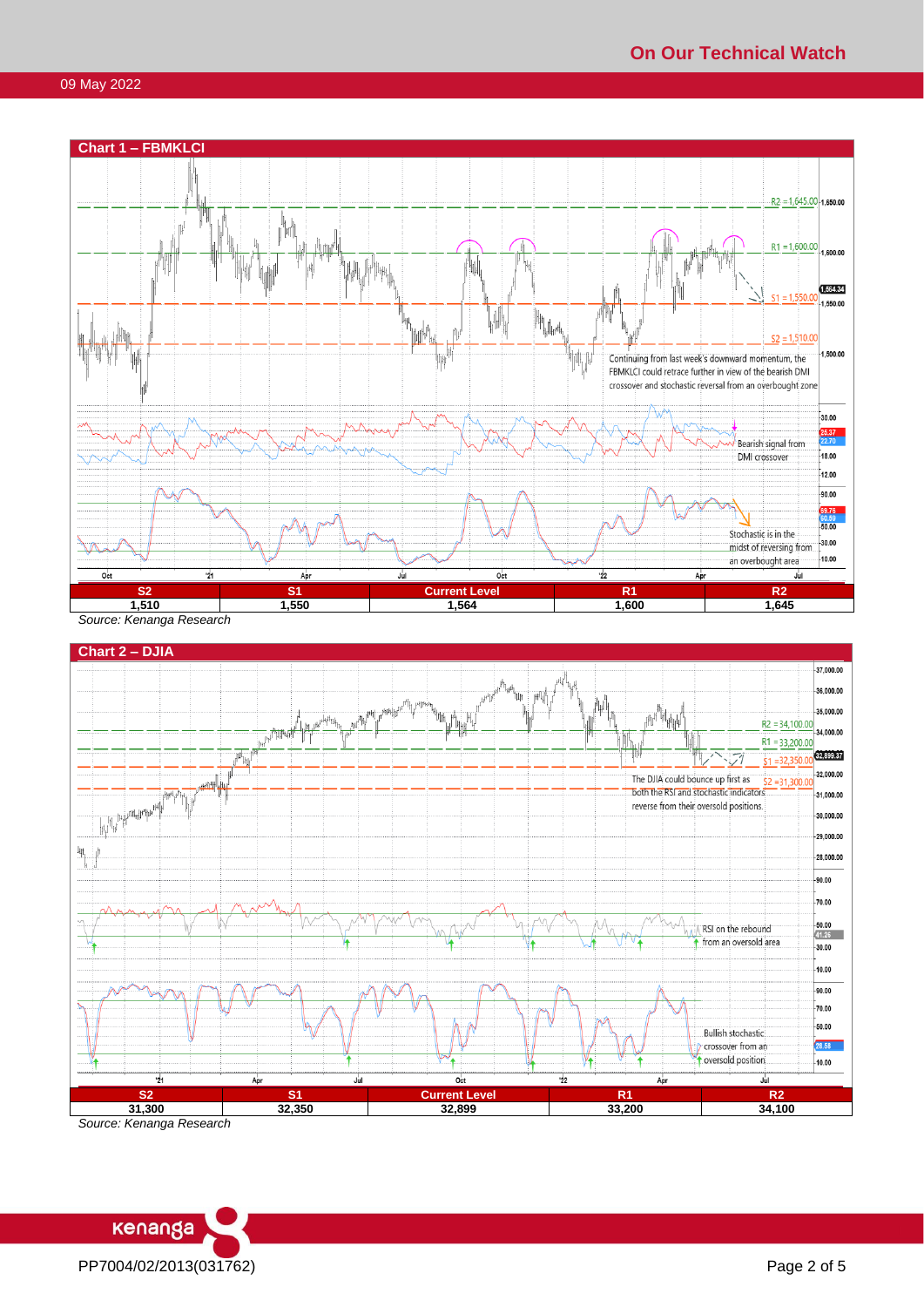

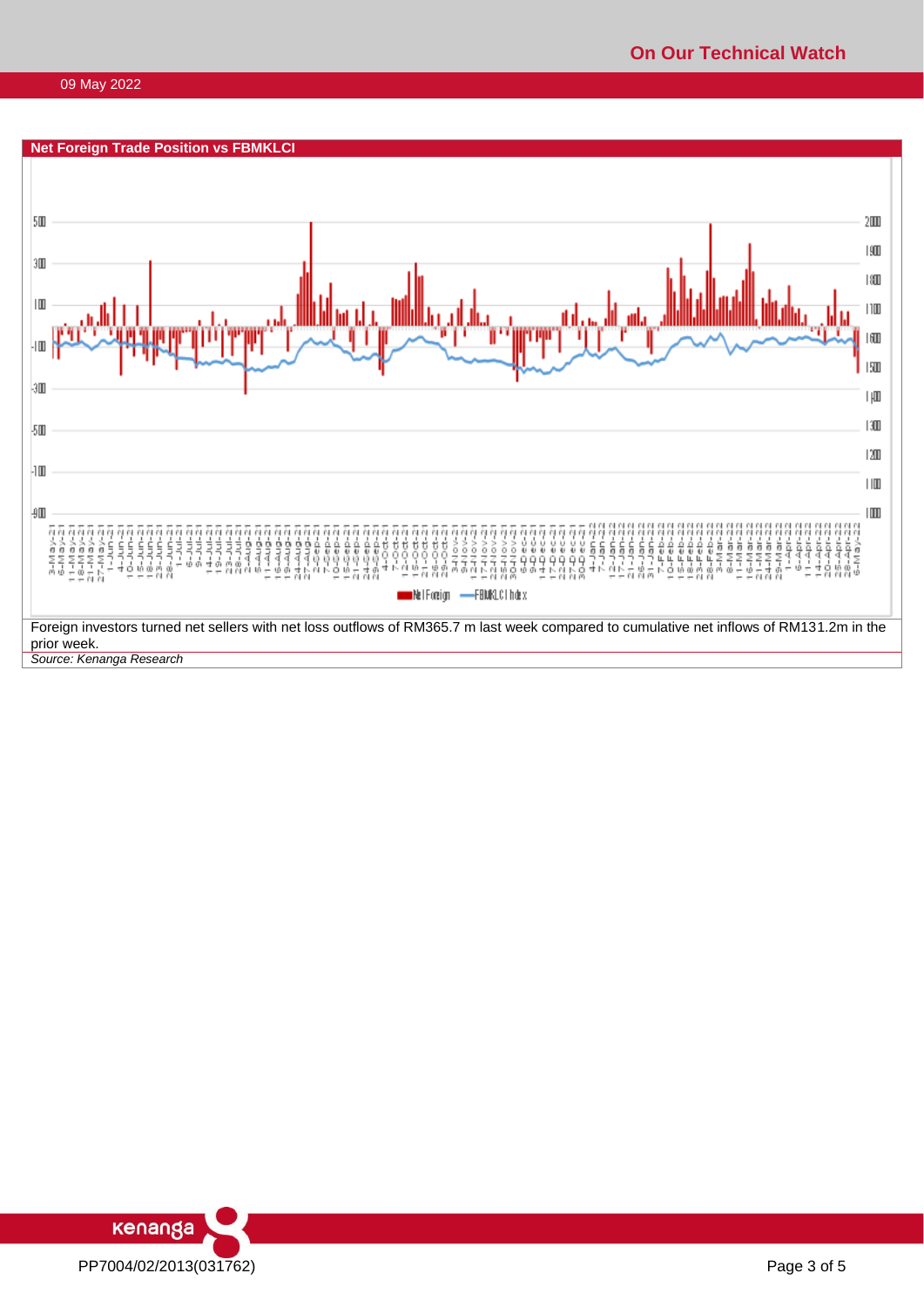# **STOCK CALL MONITOR\***

| <b>Stock Name</b>                   | <b>Issue Date</b><br>(1D) | <b>Rating</b>         | Price @ ID | <b>Target Price</b><br>(TP) | <b>Stop Loss</b><br>Price (SL) | <b>Upside</b><br>Potential @<br>ID | <b>Downside</b><br><b>Risk @ID</b> | <b>Risk to</b><br><b>Reward</b><br><b>Ratio</b> | <b>Highest</b><br><b>Price</b><br>since ID | <b>Lowest</b><br><b>Price</b><br>since ID | <b>Last Price</b> | Status <sup>^</sup> | <b>Date Status</b><br><b>Fulfilled</b> |
|-------------------------------------|---------------------------|-----------------------|------------|-----------------------------|--------------------------------|------------------------------------|------------------------------------|-------------------------------------------------|--------------------------------------------|-------------------------------------------|-------------------|---------------------|----------------------------------------|
|                                     |                           |                       | <b>RM</b>  | <b>RM</b>                   | <b>RM</b>                      | $\%$                               | %                                  |                                                 | <b>RM</b>                                  | <b>RM</b>                                 | <b>RM</b>         |                     |                                        |
| LION INDUSTRIES CORP BHD            |                           | 12/4/2022 Trading Buy | 0.61       | 0.71                        | 0.52                           | 16%                                | $-15%$                             | 1.11x                                           | 0.67                                       | 0.57                                      | 0.58              | Open                |                                        |
| <b>MALAYSIA STEEL WORKS KL BHD</b>  |                           | 12/4/2022 Trading Buy | 0.34       | 0.40                        | 0.29                           | 18%                                | $-15%$                             | 1.20x                                           | 0.42                                       | 0.34                                      | 0.37              | <b>TP Hit</b>       | 18/4/2022                              |
| ANN JOO RESOURCES BHD               |                           | 13/4/2022 Trading Buy | 1.82       | 2.09                        | 1.56                           | 15%                                | $-14%$                             | 1.04x                                           | 1.91                                       | 1.67                                      | 1.68              | Open                |                                        |
| MELEWAR INDUSTRIAL GROUP BHD        |                           | 13/4/2022 Trading Buy | 0.43       | 0.50                        | 0.36                           | 16%                                | $-16%$                             | 1.00x                                           | 0.46                                       | 0.39                                      | 0.40              | Open                |                                        |
| <b>HEVEABOARD BHD</b>               |                           | 14/4/2022 Trading Buy | 0.56       | 0.62                        | 0.49                           | 12%                                | $-12%$                             | 1.00x                                           | 0.61                                       | 0.54                                      | 0.55              | Open                |                                        |
| <b>TASCO BHD</b>                    |                           | 14/4/2022 Trading Buy | 1.21       | 1.35                        | 1.07                           | 12%                                | $-12%$                             | 1.00x                                           | 1.22                                       | 1.02                                      | 1.03              | <b>SL Hit</b>       | 6/5/2022                               |
| <b>CB INDUSTRIAL PRODUCT HLDG</b>   |                           | 15/4/2022 Trading Buy | 1.73       | 1.96                        | 1.53                           | 13%                                | $-12%$                             | 1.15x                                           | 1.75                                       | 1.53                                      | 1.53              | <b>SL Hit</b>       | 6/5/2022                               |
| <b>SDS GROUP BHD</b>                |                           | 15/4/2022 Trading Buy | 0.38       | 0.43                        | 0.34                           | 13%                                | $-11%$                             | 1.25x                                           | 0.39                                       | 0.34                                      | 0.37              | <b>SL Hit</b>       | 20/4/2022                              |
| <b>SELANGOR DREDGING BHD</b>        |                           | 20/4/2022 Trading Buy | 0.54       | 0.61                        | 0.48                           | 13%                                | $-11%$                             | 1.17x                                           | 0.59                                       | 0.53                                      | 0.53              | Open                |                                        |
| OKA CORP BHD                        |                           | 20/4/2022 Trading Buy | 0.84       | 0.95                        | 0.73                           | 13%                                | $-13%$                             | 1.00x                                           | 0.84                                       | 0.81                                      | 0.82              | Open                |                                        |
| <b>CJ CENTURY LOGISTICS HOLDING</b> |                           | 21/4/2022 Trading Buy | 0.67       | 0.75                        | 0.59                           | 13%                                | $-11%$                             | 1.13x                                           | 0.70                                       | 0.58                                      | 0.60              | <b>SL Hit</b>       | 6/5/2022                               |
| <b>KRETAM HOLDINGS BHD</b>          |                           | 21/4/2022 Trading Buy | 0.68       | 0.77                        | 0.60                           | 13%                                | $-12%$                             | 1.13x                                           | 0.75                                       | 0.65                                      | 0.65              | Open                |                                        |
| <b>CARIMIN PETROLEUM BHD</b>        |                           | 22/4/2022 Trading Buy | 0.71       | 0.80                        | 0.62                           | 13%                                | $-13%$                             | 1.00x                                           | 0.75                                       | 0.65                                      | 0.75              | Open                |                                        |
| <b>EWEIN BHD</b>                    |                           | 22/4/2022 Trading Buy | 0.33       | 0.37                        | 0.30                           | 12%                                | $-11%$                             | 1.14x                                           | 0.37                                       | 0.32                                      | 0.33              | <b>TP Hit</b>       | 27/4/2022                              |
| <b>GREENYIELD BHD</b>               |                           | 26/4/2022 Trading Buy | 0.27       | 0.32                        | 0.23                           | 19%                                | $-15%$                             | 1.25x                                           | 0.32                                       | 0.28                                      | 0.29              | <b>TP Hit</b>       | 27/4/2022                              |
| LII HEN INDUSTRIES BHD              |                           | 26/4/2022 Trading Buy | 2.97       | 3.30                        | 2.68                           | 11%                                | $-10%$                             | 1.14x                                           | 3.16                                       | 2.97                                      | 3.10              | Open                |                                        |
| <b>ITHONG GUAN INDUSTRIES BHD</b>   |                           | 27/4/2022 Trading Buy | 2.49       | 2.86                        | 2.13                           | 15%                                | $-14%$                             | 1.03x                                           | 2.55                                       | 2.45                                      | 2.51              | Open                |                                        |
| <b>TAFI INDUSTRIES BHD</b>          |                           | 27/4/2022 Trading Buy | 0.65       | 0.74                        | 0.58                           | 14%                                | $-11%$                             | 1.29x                                           | 0.67                                       | 0.63                                      | 0.64              | Open                |                                        |
| <b>HOMERITZ CORP BHD</b>            |                           | 28/4/2022 Trading Buy | 0.57       | 0.62                        | 0.51                           | 10%                                | $-10%$                             | 1.00x                                           | 0.60                                       | 0.56                                      | 0.57              | Open                |                                        |
| <b>MOBILIA HOLDINGS BHD</b>         |                           | 28/4/2022 Trading Buy | 0.21       | 0.24                        | 0.19                           | 14%                                | $-12%$                             | 1.20x                                           | 0.22                                       | 0.20                                      | 0.20              | Open                |                                        |
| <b>MALAKOFF CORP BHD</b>            |                           | 29/4/2022 Trading Buy | 0.67       | 0.75                        | 0.60                           | 13%                                | $-10%$                             | 1.31x                                           | 0.66                                       | 0.62                                      | 0.64              | Open                |                                        |
| <b>WEGMANS HOLDINGS BHD#</b>        |                           | 29/4/2022 Trading Buy | 0.25       | 0.28                        | 0.22                           | 12%                                | $-12%$                             | 1.00x                                           | 0.26                                       | 0.22                                      | 0.22              | <b>SL Hit</b>       | 6/5/2022                               |
| <b>CSC STEEL HOLDINGS BHD</b>       |                           | 5/5/2022 Trading Buy  | 1.73       | 1.93                        | 1.55                           | 12%                                | $-10%$                             | 1.11x                                           | 1.76                                       | 1.71                                      | 1.74              | Open                |                                        |
| <b>WELLCALL HOLDINGS BHD</b>        |                           | 5/5/2022 Trading Buy  | 1.27       | 1.40                        | 1.15                           | 10%                                | $-9%$                              | 1.08x                                           | 1.27                                       | 1.24                                      | 1.26              | Open                |                                        |
| <b>PERAK TRANSIT BHD</b>            |                           | 6/5/2022 Trading Buy  | 0.67       | 0.76                        | 0.58                           | 13%                                | $-13%$                             | 1.00x                                           | 0.68                                       | 0.66                                      | 0.67              | Open                |                                        |
| <b>YTL HOSPITALITY REIT</b>         |                           | 6/5/2022 Trading Buy  | 0.97       | 1.09                        | 0.84                           | 13%                                | $-13%$                             | 1.00x                                           | 0.97                                       | 0.96                                      | 0.96              | Open                |                                        |

*\* Tracks our stock recommendations on a one-month rolling basis from issue date. Stock names will drop out from the list after one month from issue date regardless of their status. ^ Status will be categorised as either:(i) "TP hit" when stock reaches target price first OR (ii) "SL hit" when stock touches stop loss first OR (iii) "Open" when neither TP nor SL has been hit.*

*# Share price data has been adjusted for a bonus issue exercise on the basis of 1 free warrant for every 4 ordinary shares held following an ex-entitlement date on 29 Apr 2022.*